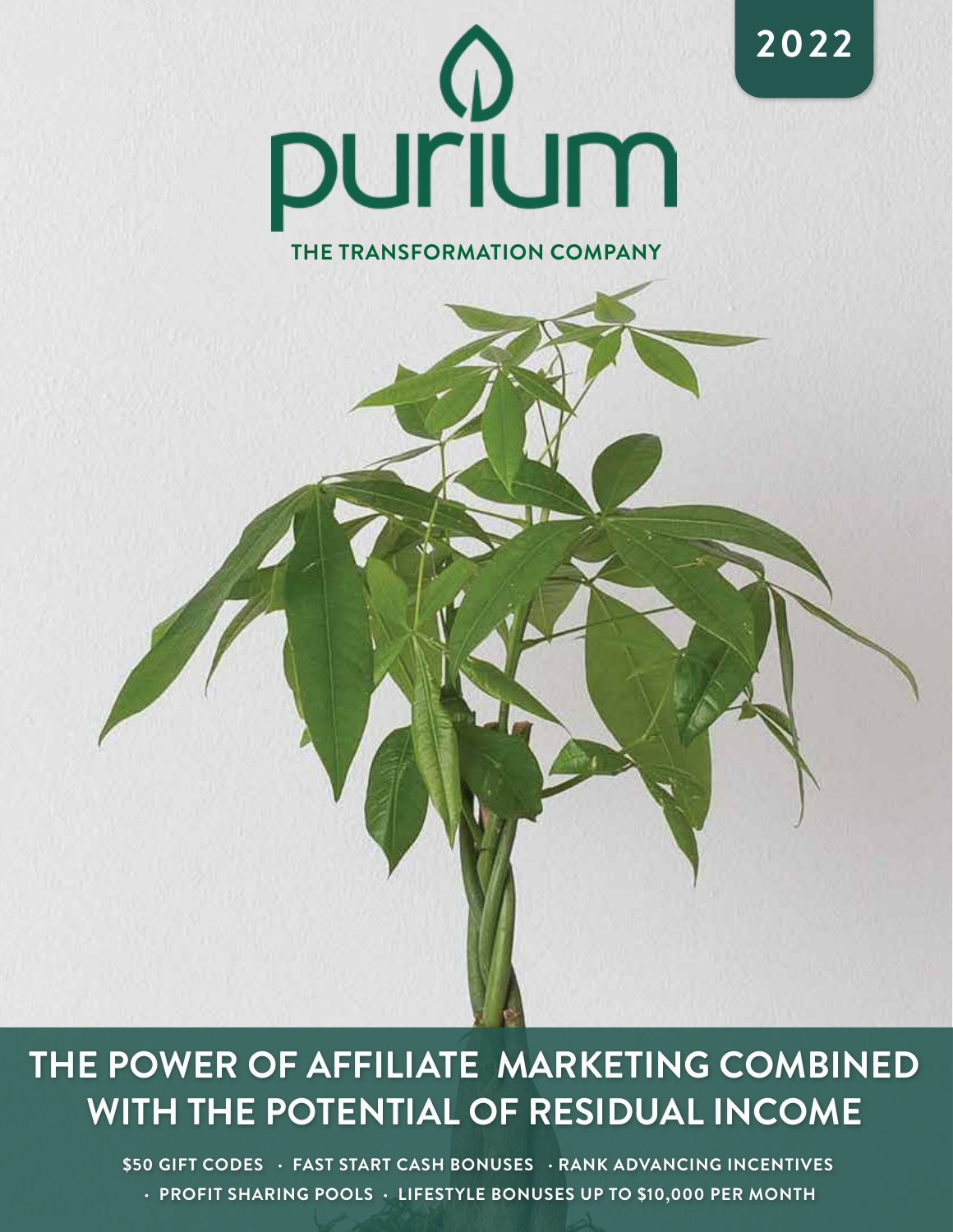## Customer Program

#### **WEEKLY COMPENSATION**

**Weekly period: Saturday through Friday 11:59 pm central, paid the following Friday.**



## **CUSTOMER SAVINGS**

| <b>FIRST</b><br><b>ORDER:</b>   | New Customers Save \$50 or 25% off<br>(whichever is greater) with a gift code.<br>No membership! Minimum \$75 order.                                                                                                                                                                  |
|---------------------------------|---------------------------------------------------------------------------------------------------------------------------------------------------------------------------------------------------------------------------------------------------------------------------------------|
| <b>FUTURE</b><br><b>ORDERS:</b> | All Customers can save up to 25%.<br>No Auto-Ship required!<br>• Customers who order every month, purchase<br>\$250 or more worth of products, or have a<br>Smart Order receive a 25% discount.<br>• Customers who order less frequently than every<br>month, receive a 15% discount. |
| ALL<br><b>ORDERS:</b>           | \$9.95 Flat Rate S&H in continental US<br>\$14.95 to Hawaii, Alaska, US Territories<br>\$17.95 to Canada<br>60-Day Guarantee on products<br>Save \$10 on S&H with orders of \$250 or more<br>(continental US is FREE)                                                                 |

### **BRAND PARTNER EARNINGS**

| <b>YOUR</b><br><b>CUSTOMER</b><br><b>ORDERS:</b> | Every week, Brand Partners get<br>paid 20% of the dollar amount<br>before S&H and tax.                                                                          |
|--------------------------------------------------|-----------------------------------------------------------------------------------------------------------------------------------------------------------------|
| <b>K CLUB</b><br><b>BONUSES:</b>                 | Brand Partners earn \$50 extra for<br>every \$1000 in customer purchases on<br>a monthly basis.<br>1K Club = \$50<br>2K Club = \$100<br>3K Club = \$150<br>Etc. |
| <b>TEAM</b><br><b>CUSTOMER</b><br><b>ORDERS:</b> | 5% (of BV) is paid up 4 levels!<br>See "Structure & Compensation"<br>page for more details. Gift codes<br>reduce Customer price by \$50                         |

reduce Customer price by \$50 and BV by 40 points.

purium **REWARDS** 

All Customers and Brand Partners who order products will earn Rewards Points that can be redeemed for future product purchases. See iShopPurium.com for more information on this unique program that helps keep your Customers coming back for more, and helps you earn more!

See "Glossary of Terms" in the back for definitions.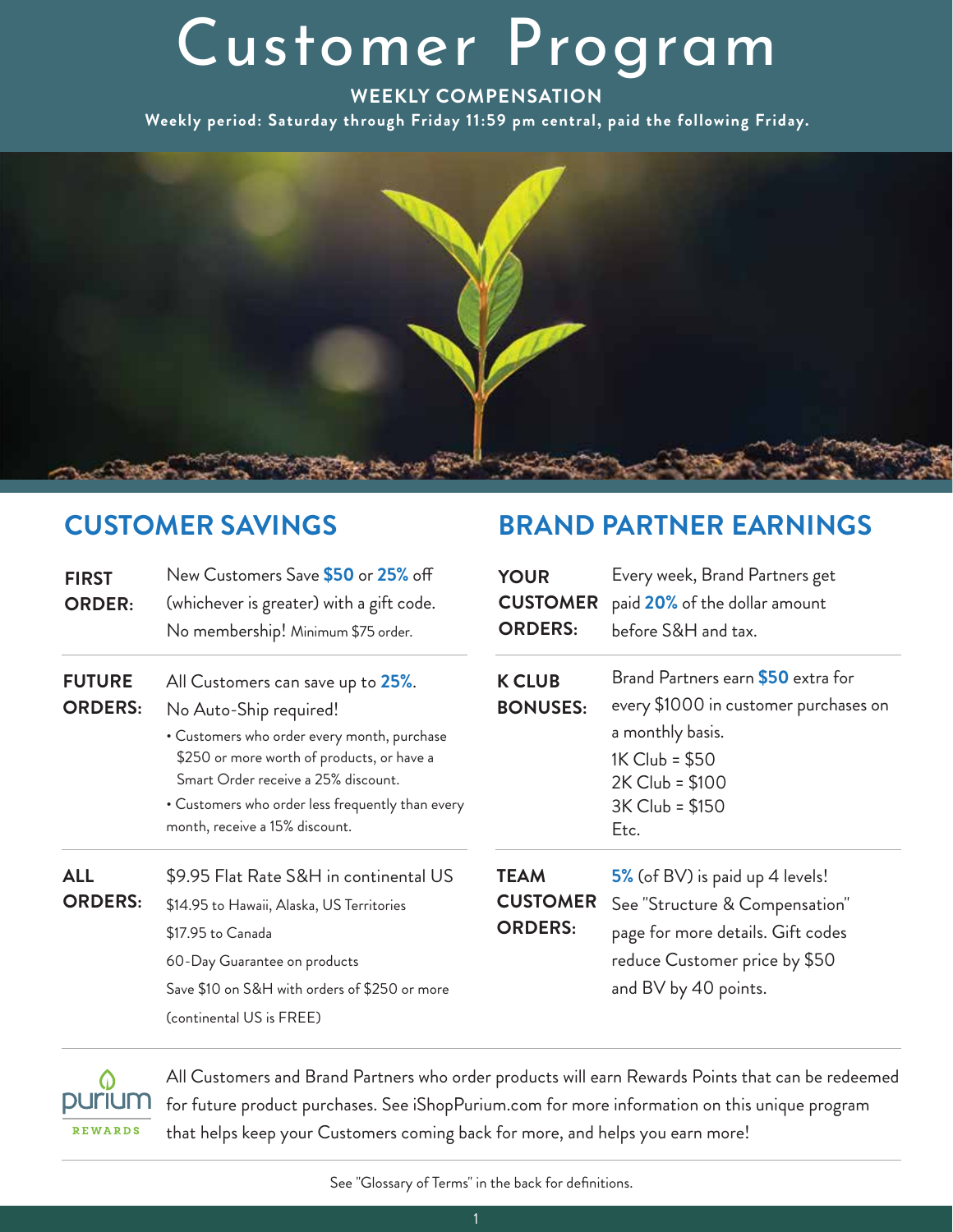# Fast Start Bonuses

**Lucrative rewards for launching your business with intention.**

**The faster you start and duplicate, the more bonuses you earn. And, the higher you rank, the more residual income you will make.** 



**Weekly Commission**: Saturday through Friday 11:59 pm central, paid the following Friday.

**Monthly Commission**: Paid on the 15th of every month. Unless it is a holiday or Sunday, then payments are transacted on the first business day before the 15th.

### **FAST START BONUSES ( WEEKLY & MONTHLY)**

When you Enroll or Upgrade, you have can earn up to **\$3,500** in cash bonuses with the Fast Start track! Achiever must have an active Smart Order of 50 BV min and meet the minimum requirements within the time frames outlined in the graphic. Fast Start ranks include only: Consultant, Director, Executive, Diamond & **New** Promotional Achievement of Futurist.

### **FAST START MATCHING BONUSES (MONTHLY)**

When you Enroll a new Brand Partner and help them achieve their Fast Start bonuses, you earn Matching Bonuses up to **\$2,500**. You, the Enroller, must have an active Smart Order of 50 BV minimum and be qualified at the same or higher rank than the bonus achievement. Matching Bonuses are only paid for Consultant, Director and Executive. Plus Promotional **50%** Match for Futurist and Diamond.

#### **- Smart order (50 BV min.) required for FAST Start Bonuses and Matching Bonuses - F.A.S.T. Start Bonuses follow the Enroller Tree (not the Placement Tree).**

Note: Any manipulation of the accepted ordering and enrolling procedures, including "Bonus Buying," enrolling "Multiple Positions" or "obvious Placement for the purchase of rank advancement" may void the Bonuses and could be grounds for more severe penalties. This is a lucrative program incentivizing new business volume from legitimate Customers and Brand Partners acquired in a rapid prospecting effort.

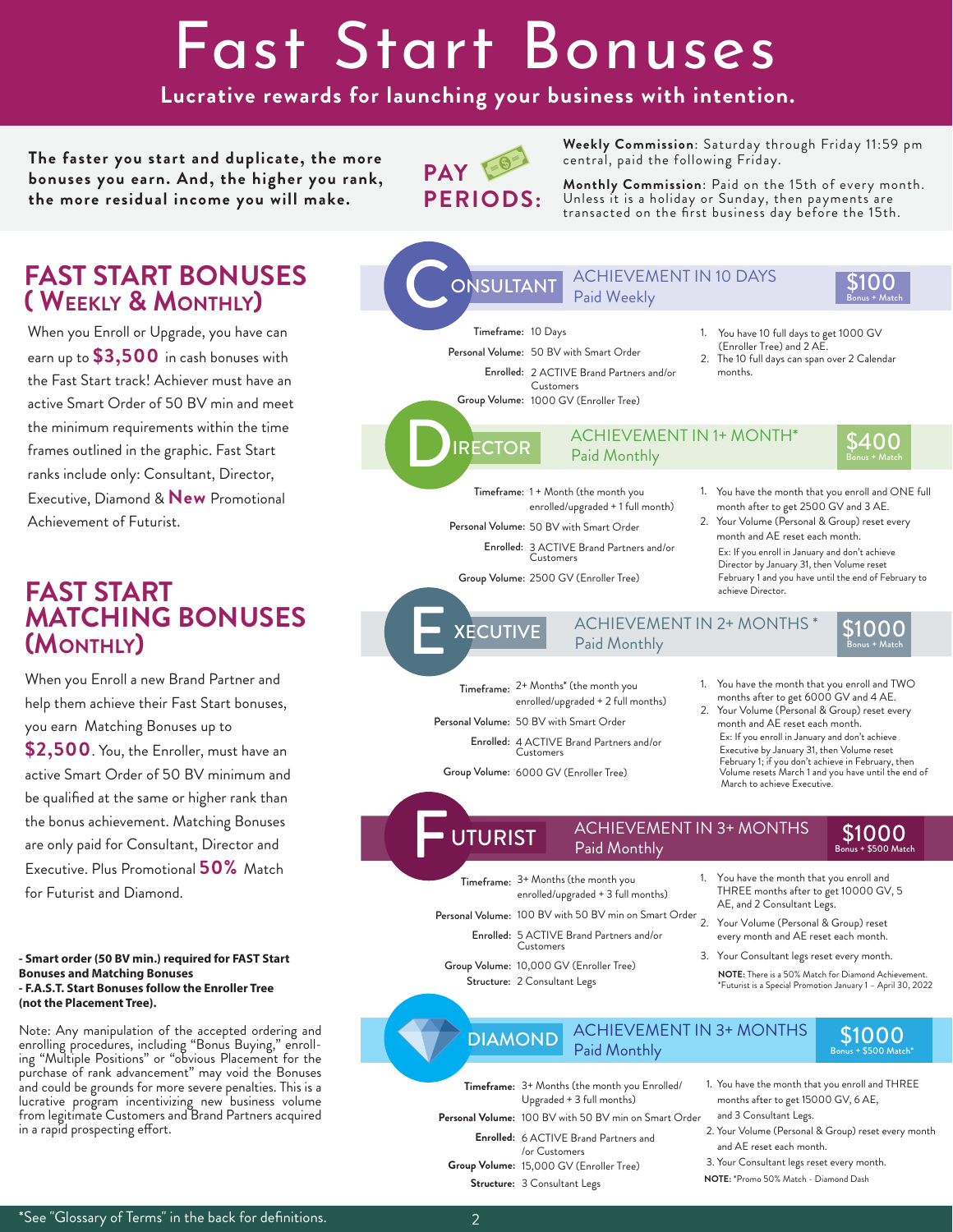# Structure & Compensation

**Weekly period: Saturday through Friday 11:59 pm central Monthly period closes the last day of the month at 11:59 pm central**

| <b>RANK</b>                                                                 | A           | B              | C              | D              | Е                       |                 | ᠊ᢦ                  |                 |                                 |                         |                   |                                          |                                          |                             |                                     |                      | ڪ              |
|-----------------------------------------------------------------------------|-------------|----------------|----------------|----------------|-------------------------|-----------------|---------------------|-----------------|---------------------------------|-------------------------|-------------------|------------------------------------------|------------------------------------------|-----------------------------|-------------------------------------|----------------------|----------------|
|                                                                             | ssociate    | <b>Builder</b> | Consultant     | Director       | Executive               | <b>Diamond</b>  | Diamon<br>reen<br>ט | Diamond<br>Blue | Diamond<br>Black                | Red<br>Diamond          | Crown             | 2-Star<br>Crown                          | Crown<br>$-5$ tar<br>$\dot{m}$           | Crown<br>4-Star             | Crown<br>$-$ Star<br>ഥ              | Royal<br>Crown       | Royal<br>Crown |
| <b>STRUCTURE</b>                                                            |             |                |                |                |                         | 3C <sub>s</sub> | 3Ds                 | 3E <sub>s</sub> | 2 <sub>Es</sub><br>$1 \sqrt{7}$ | 1E<br>$2 \triangledown$ | or<br>50%<br>rule | $1 \triangleleft 7$<br>or<br>50%<br>rule | $3 \Leftrightarrow$<br>or<br>50%<br>rule | 4<br>T<br>or<br>50%<br>rule | 5 <sub>2</sub><br>or<br>50%<br>rule | 3 <sup>1</sup><br>de | $3 - 1$        |
| PERSONAL VOLUME                                                             | 50          | 50             | 50             | 50             | 50                      | 100             | 100                 | 100             | 100                             | 100                     | 200               | 200                                      | 200                                      | 200                         | 200                                 | 200                  | 200            |
| PERSONALLY-ENROLLED<br><b>ACTIVE BRAND PARTNERS</b><br><b>AND CUSTOMERS</b> | $\Omega$    |                | $\overline{2}$ | $\overline{3}$ | $\overline{\mathbf{4}}$ | 6               | 6                   | 6               | 6                               | 6                       | 12                | 12                                       | 12                                       | 12                          | 12                                  | 12                   | 12             |
| <b>GROUP VOLUME</b><br>(8 Levels / 9 Levels for Crowns)                     | $\mathbf 0$ | 300            | 1 <sub>k</sub> | 2.5k           | 6k                      | 15k             | 30k                 | <b>50k</b>      | <b>75k</b>                      | <b>100k</b>             |                   |                                          |                                          |                             | 150k 200k 300k 400k 500k 750k       |                      | 1M             |

### **RANK STRUCTURE & QUALIFICATIONS**

#### **FIRST ORDER BONUS FOR BRAND PARTNER & CUSTOMER ONGOING PAYOUT FOR ALL CUSTOMER PURCHASES PAID ON ORDER SUBTOTAL**

|                                                                                                        | <b>CUSTOMER</b><br><b>ENROLLER</b> | 20% |    | 20% 20% | 20% | 20% | 20% | 20% | 20% | 20% | <b>20%</b> | 20% |    | 20% 20% | 20% | 20% | 20% | 20% |
|--------------------------------------------------------------------------------------------------------|------------------------------------|-----|----|---------|-----|-----|-----|-----|-----|-----|------------|-----|----|---------|-----|-----|-----|-----|
|                                                                                                        | LEVEL1                             |     | 5% | 5%      | 5%  | 5%  | 5%  | 5%  | 5%  | 5%  | 5%         | 5%  | 5% | 5%      | 5%  | 5%  | 5%  | 5%  |
|                                                                                                        | LEVEL 2                            |     |    | 5%      | 5%  | 5%  | 5%  | 5%  | 5%  | 5%  | 5%         | 5%  | 5% | 5%      | 5%  | 5%  | 5%  | 5%  |
| First order pays through Enroller Tree. Subsequent<br>orders pays through the Placement/Unilevel Tree. | LEVEL <sub>3</sub>                 |     |    |         | 5%  | 5%  | 5%  | 5%  | 5%  | 5%  | 5%         | 5%  | 5% | 5%      | 5%  | 5%  | 5%  | 5%  |
|                                                                                                        | LEVEL 4                            |     |    |         |     | 5%  | 5%  | 5%  | 5%  | 5%  | 5%         | 5%  | 5% | 5%      | 5%  | 5%  | 5%  | 5%  |

### **FIRST ORDER BONUS FOR UPGRADED BRAND PARTNER PRODUCT PAID ON ORDER BV**

| LEVEL1  |  |  |  |  |  |  |  |  |    |
|---------|--|--|--|--|--|--|--|--|----|
| LEVEL 2 |  |  |  |  |  |  |  |  | 5% |
| LEVEL 3 |  |  |  |  |  |  |  |  | 5% |
| LEVEL 4 |  |  |  |  |  |  |  |  | 5% |

All compensation is based on product purchases. Promotional items, event tickets, etc. are not commissionable See "Glossary of Terms" in the back for definitions.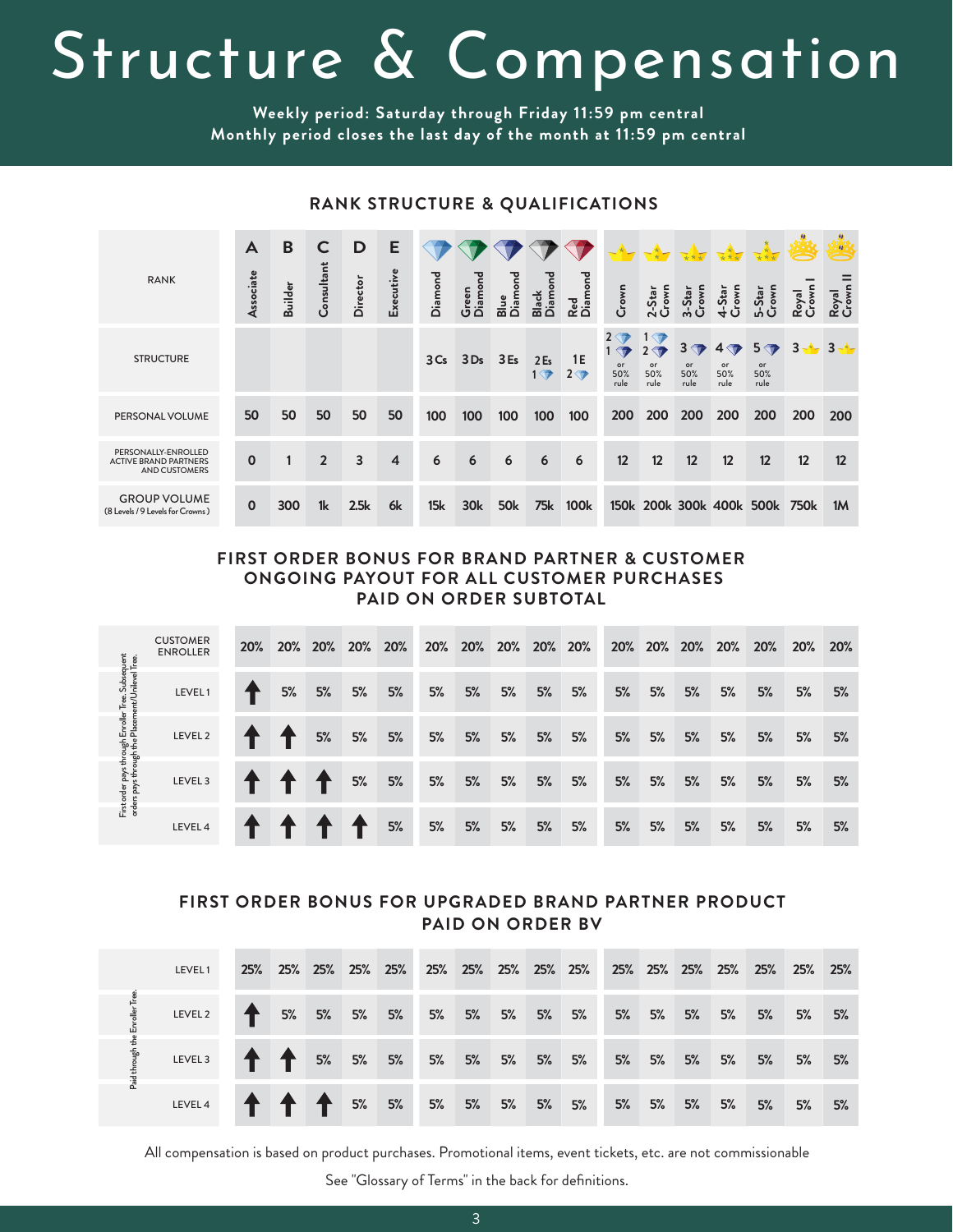# Monthy Compensation

**Monthly commissions are paid on the 15th of every month. Unless it is a holiday or Sunday, then payments are transacted on the first business day before the 15th.**

|                                                                                |                    | A         | B                    | $\mathsf{C}$               | D                | E                                                                                 |         |                  |                 |                  |                |       |                 |                 |                                              |                 |                 | $\theta_{\rm B}$  |
|--------------------------------------------------------------------------------|--------------------|-----------|----------------------|----------------------------|------------------|-----------------------------------------------------------------------------------|---------|------------------|-----------------|------------------|----------------|-------|-----------------|-----------------|----------------------------------------------|-----------------|-----------------|-------------------|
|                                                                                |                    | Associate | <b>Builder</b>       | Consultant                 | Director         | Executive                                                                         | Diamond | Diamond<br>Green | Blue<br>Diamond | Black<br>Diamond | Red<br>Diamond | Crown | 2-Star<br>Crown | 3-Star<br>Crown | 4-Star<br>Crown                              | 5-Star<br>Crown | Royal<br>Crown  | Royal<br>Crown II |
|                                                                                | LEVEL1             | 5%        | 5%                   | 5%                         | 5%               | 5%                                                                                | 5%      | 5%               | 5%              | 5%               | 5%             | 5%    | 5%              | 5%              | 5%                                           | 5%              | 5%              | 5%                |
|                                                                                | LEVEL 2            |           | 5%                   | 5%                         | 5%               | 5%                                                                                | 5%      | 5%               | 5%              | 5%               | 5%             | 5%    | 5%              | 5%              | 5%                                           | 5%              | 5%              | 5%                |
| previous page).                                                                | LEVEL <sub>3</sub> |           |                      | 5%                         | 5%               | 5%                                                                                | 5%      | 5%               | 5%              | 5%               | 5%             | 5%    | 5%              | 5%              | 5%                                           | 5%              | 5%              | 5%                |
| Includes all Brand Partner/Member orders<br>(Payment of Customer Orders<br>see | LEVEL 4            |           |                      | 5%                         | 5%               | 5%                                                                                | 5%      | 5%               | 5%              | 5%               | 5%             | 5%    | 5%              | 5%              | 5%                                           | 5%              | 5%              | 5%                |
|                                                                                | LEVEL 5            |           |                      |                            | 5%               | 5%                                                                                | 5%      | 5%               | 5%              | 5%               | 5%             | 5%    | 5%              | 5%              | 5%                                           | 5%              | 5%              | 5%                |
|                                                                                | LEVEL 6            |           |                      |                            |                  | 5%                                                                                | 5%      | 5%               | 5%              | 5%               | 5%             | 5%    | 5%              | 5%              | 5%                                           | 5%              | 5%              | 5%                |
| UNILEVEL                                                                       | LEVEL <sub>7</sub> |           |                      |                            |                  | 3%                                                                                | 3%      | 3%               | 3%              | 3%               | 3%             | 3%    | 3%              | 3%              | 3%                                           | 3%              | 3%              | 3%                |
|                                                                                | LEVEL 8            |           |                      |                            |                  |                                                                                   | 3%      | 3%               | 3%              | 3%               | 3%             | 3%    | 3%              | 3%              | 3%                                           | 3%              | 3%              | 3%                |
|                                                                                | LEVEL 9            |           | <b>Green Diamond</b> |                            |                  | Green Diamonds earn through the next                                              |         | 2%               | 2%              | 2%               | 2%             | 2%    | 2%              | 2%              | 2%                                           | 2%              | 2%              | 2%                |
| Earn on generations of Green<br>Diamonds and Blue Diamonds<br><b>ALIZILZI</b>  | LEVEL 10           |           |                      |                            |                  | <b>Blue Diamonds through Royal Crown II</b><br>earn through the next Blue Diamond |         |                  | 2%              | 2%               | 2%             | 2%    | 2%              | 2%              | 2%                                           | 2%              | 2%              | 2%                |
|                                                                                |                    |           |                      |                            |                  |                                                                                   |         |                  | INFINITY.       |                  |                |       | INFINITY.       | $\bullet$       | $\ddot{\phantom{0}}$<br>$\ddot{\phantom{a}}$ |                 | <b>INFINITY</b> |                   |
|                                                                                |                    |           |                      |                            |                  | GEN <sub>1</sub>                                                                  | 10%     | 10%              | 10%             | 10%              | 10%            | 10%   | 10%             | 10%             | 10%                                          | 10%             | 10%             | 10%               |
|                                                                                |                    |           |                      |                            | GEN <sub>2</sub> |                                                                                   | $5%$    | 5%               | 10%             | 10%              | 10%            | 10%   | 10%             | 10%             | 10%                                          | 10%             | 10%             |                   |
|                                                                                |                    |           |                      | <b>MATCHING</b><br>BONUSES |                  | GEN <sub>3</sub>                                                                  |         |                  |                 |                  |                | 5%    | 5%              | 10%             | 10%                                          | 10%             | 10%             | 10%               |
|                                                                                |                    |           |                      |                            |                  | GEN 4                                                                             |         |                  |                 |                  |                |       |                 |                 |                                              |                 | 10%             | 20%               |

All compensation is based on product purchases. Promotional items, event tickets, etc. are not commissionable

See "Glossary of Terms" in the back for definitions.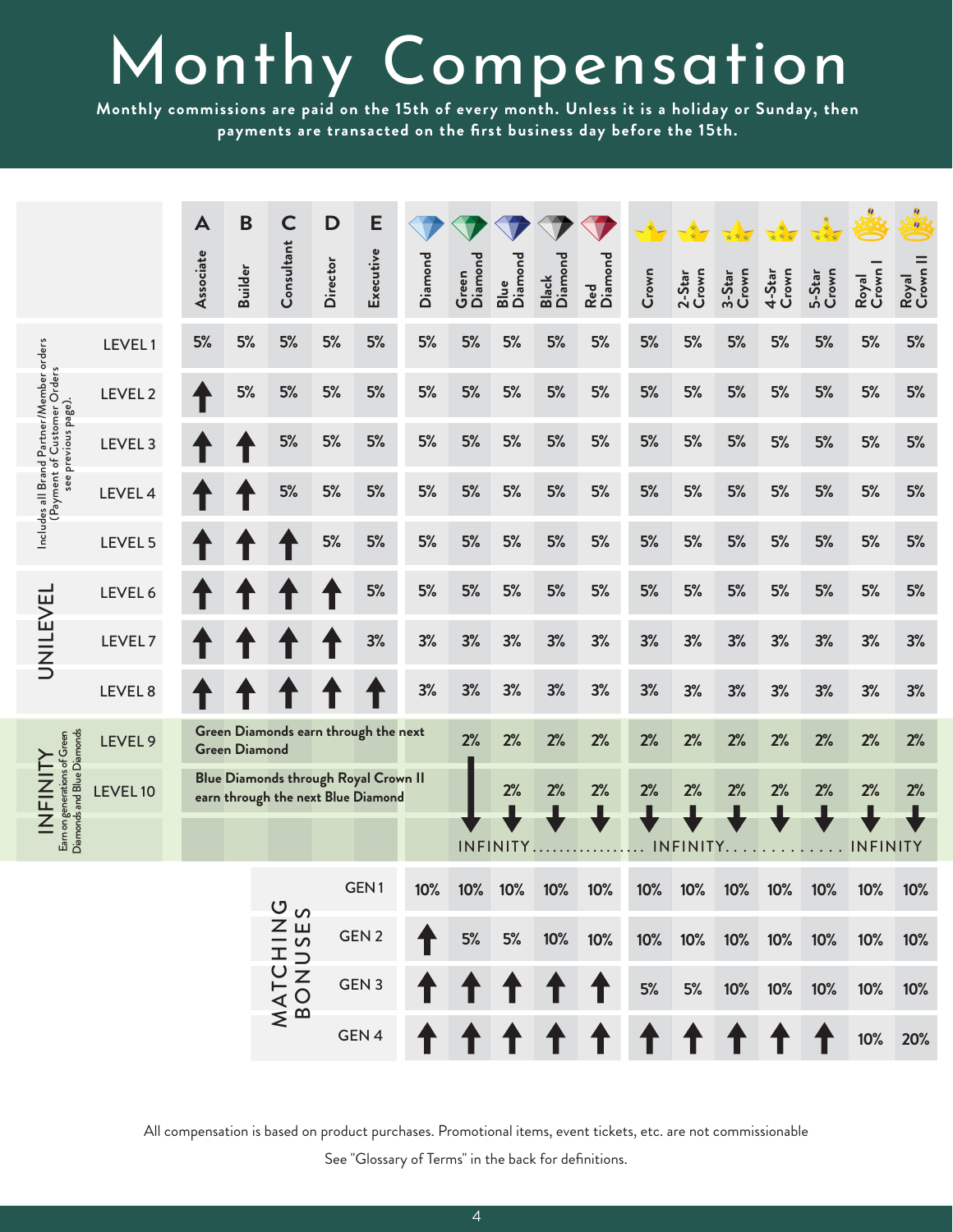## More Bonuses, Pools & Lifestyle Income

### **LIFESTYLE BONUSES (Monthly)**

#### **Earn up to \$10,000 in monthly cash bonuses!**

**Qualifications for Diamonds – Red Diamonds**

- Create a new rank advancement of Consultant or above during the month.
- New Consultant (or above) must not be below another Diamond (or above) except the first month in which a downline Member achieves the rank of Diamond (or above) from Executive (or below), then the Consultants in this leg will count toward achievement of the bonus in this month only. Once a downline Member is a Diamond (or above) for more than one month, this leg is blocked and cannot be used as a leg that generates qualifying Consultants.
- New Consultant does not have to be personally enrolled.
- An alternative method of earning the Lifestyle Bonus is to enroll 3 new Brand Partners with a Launch Pack during the month.
- Another method is to have \$1000 in Customer sales (personally enrolled Customers) during the month.

#### **Qualifications for Crowns – Royal Crown II**

- Create a new rank advancement of Director or above during the month.
- New Director (or above) must not be below another Crown (or above).
- New Director does not have to be personally enrolled.
- Another method is to have \$2000 in Customer sales (personally enrolled Customers) during the month.

### **5% PROFIT SHARING POOLS (Monthly)**

**Earn income beyond the limits of your own downline. The Diamond Pools pay 2% on all Purium BV across North America to our qualified** 

**Diamonds. The Crown Pool pays 3% of all Purium BV across North America to our qualified Crowns.**

• Same qualifications as "Lifestyle Bonus: Diamonds - Royal Crown<sup>'</sup>II." See above for details.





### **ACHIEVEMENT BONUS (Monthly)**

For those who do not achieve FAST Start Bonuses within the required time frame, Achievement Bonuses are available as Brand Partners move through the ranks. These are INSTEAD OF (and not in addition to) FAST Start Bonuses and do not include Matching Bonuses for the upline Enroller.



Note: Any manipulation of the accepted ordering and enrolling procedures, including "Bonus Buying," enrolling "Multiple<br>Positions" or "obvious Placement for the purchase of rank advancement" may void the Bonuses and could severe penalties.

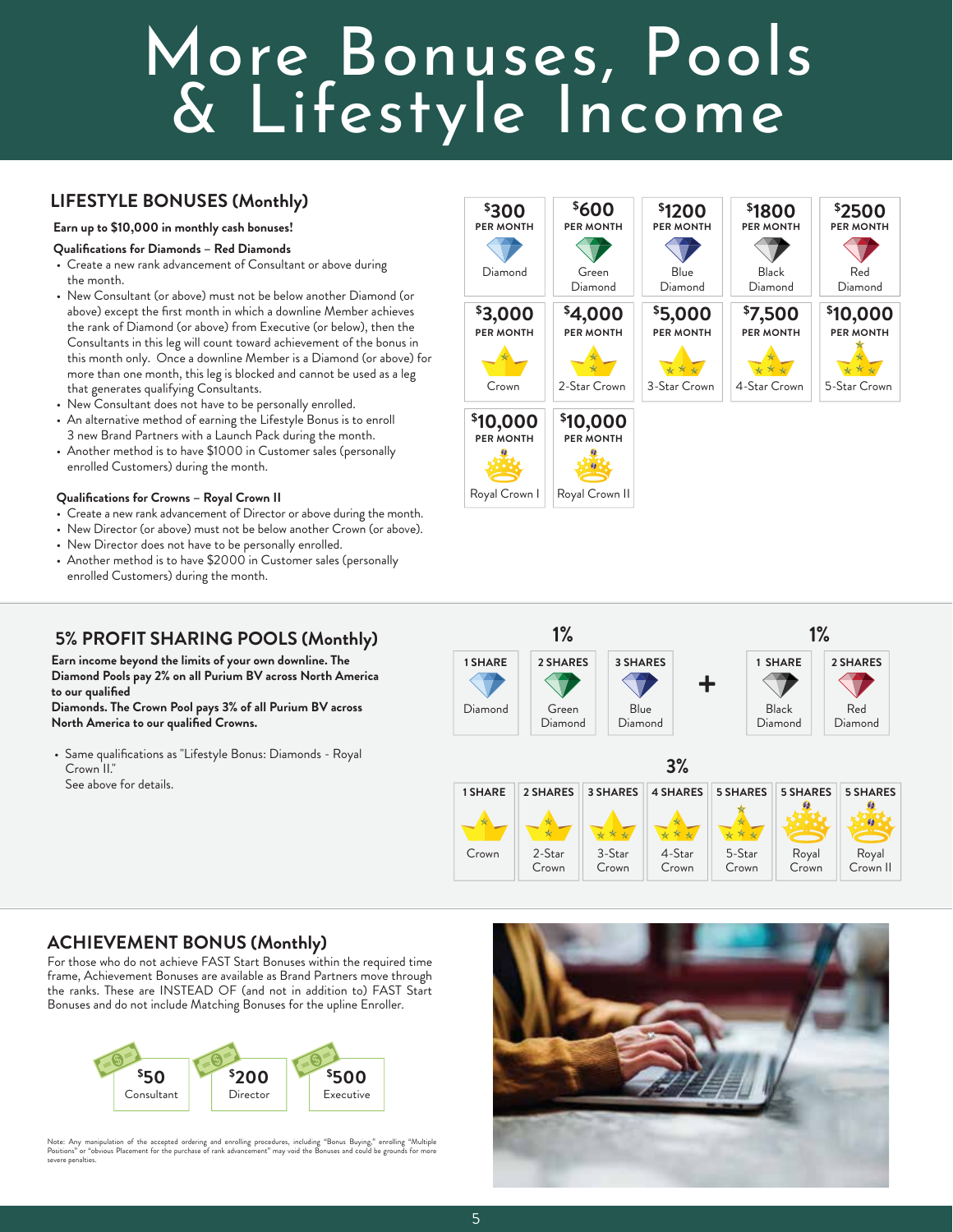## 2021 Income Disclosure Statement

Partnering with Purium provides a platform to spread economic freedom and plant-based wellness. For those able to dedicate just a few hours a week, or those seeking a full-time career, becoming a Purium Brand Partner will be a rewarding opportunity that will allow you to unleash your entrepreneurial spirit while making a difference.

### **2021 MONTHLY AND WEEKLY COMMISSION DATA**

Below is a summary of the commissions earned by Brand Partners under the Purium Compensation Plan. These figures do not include the value of trips, recognition, non-cash prizes, and complimentary products earned by Brand Partners. All figures are in United States Dollars. In 2021, 49.77% of Brand Partners received commission in 2021.

### **2021 WEEKLY\* BRAND PARTNER EARNINGS BY RANK**

(Does not include Monthly earnings)

| <b>BRAND PARTNER</b><br><b>TITLE</b>            |                      | <b>HIGHEST</b><br><b>WEEKLY</b><br><b>COMMISSION</b><br><b>EARNED</b> | <b>AVERAGE WEEKLY</b><br><b>COMMISSION</b><br><b>EARNED</b> | <b>LOWEST WEEKLY</b><br><b>COMMISSION</b><br><b>EARNED</b> | <b>AVERAGE % OF ALL</b><br><b>BPs PER WEEK</b> | <b>AVERAGE % OF</b><br><b>QUALIFIED BPs PER</b><br><b>WEEK</b> |
|-------------------------------------------------|----------------------|-----------------------------------------------------------------------|-------------------------------------------------------------|------------------------------------------------------------|------------------------------------------------|----------------------------------------------------------------|
| A                                               | Associate            | \$1,440                                                               | \$32                                                        | \$10                                                       | 5.67%                                          | 11.19%                                                         |
| B                                               | <b>Builder</b>       | 1,017                                                                 | \$45                                                        | \$10                                                       | 13.47%                                         | 26.57%                                                         |
| C                                               | Consultant           | \$2,292                                                               | \$65                                                        | \$10                                                       | 12.33%                                         | 24.31%                                                         |
| D                                               | Director             | \$2,441                                                               | \$90                                                        | \$10                                                       | 9.01%                                          | 17.76%                                                         |
| Е                                               | Executive            | \$13,907                                                              | \$166                                                       | \$10                                                       | 6.40%                                          | 12.63%                                                         |
|                                                 | Diamond              | \$3,461                                                               | \$273                                                       | \$11                                                       | 1.97%                                          | 3.88%                                                          |
| $\bigtriangledown$                              | Green Diamond        | \$7,046                                                               | \$479                                                       | \$38                                                       | 0.80%                                          | 1.58%                                                          |
| T                                               | <b>Blue Diamond</b>  | \$2,816                                                               | \$529                                                       | \$104                                                      | 0.15%                                          | 0.29%                                                          |
| $\bigtriangledown$                              | <b>Black Diamond</b> | \$2,640                                                               | \$649                                                       | \$31                                                       | 0.21%                                          | 0.41%                                                          |
|                                                 | Red Diamond          | \$2,500                                                               | \$794                                                       | \$49                                                       | 0.27%                                          | 0.54%                                                          |
|                                                 | Crown                | \$3,697                                                               | \$941                                                       | \$252                                                      | 0.17%                                          | 0.34%                                                          |
| $-\frac{1}{2}$ -                                | 2-Star Crown         | \$3,290                                                               | \$1,313                                                     | \$319                                                      | 0.11%                                          | 0.23%                                                          |
| $\overline{\mathbf{X}}$ $\overline{\mathbf{X}}$ | 3-Star Crown         | \$4,217                                                               | \$1,864                                                     | \$298                                                      | 0.06%                                          | 0.12%                                                          |
| $x * x$                                         | 4-Star Crown         | \$4.291                                                               | \$2,266                                                     | \$442                                                      | 0.04%                                          | 0.07%                                                          |
| $\sqrt{\frac{4}{x}}$                            | 5-Star Crown         | \$5,372                                                               | \$2,100                                                     | \$393                                                      | 0.04%                                          | 0.08%                                                          |

Weekly Brand Partner earnings are earned by Customer Orders, Brand Partner First Orders and Fast Start Consultant Bonus and Match.

\*These earnings are calculated on 1 week out of 52 weeks in the year. To get an annual total multiply by 52.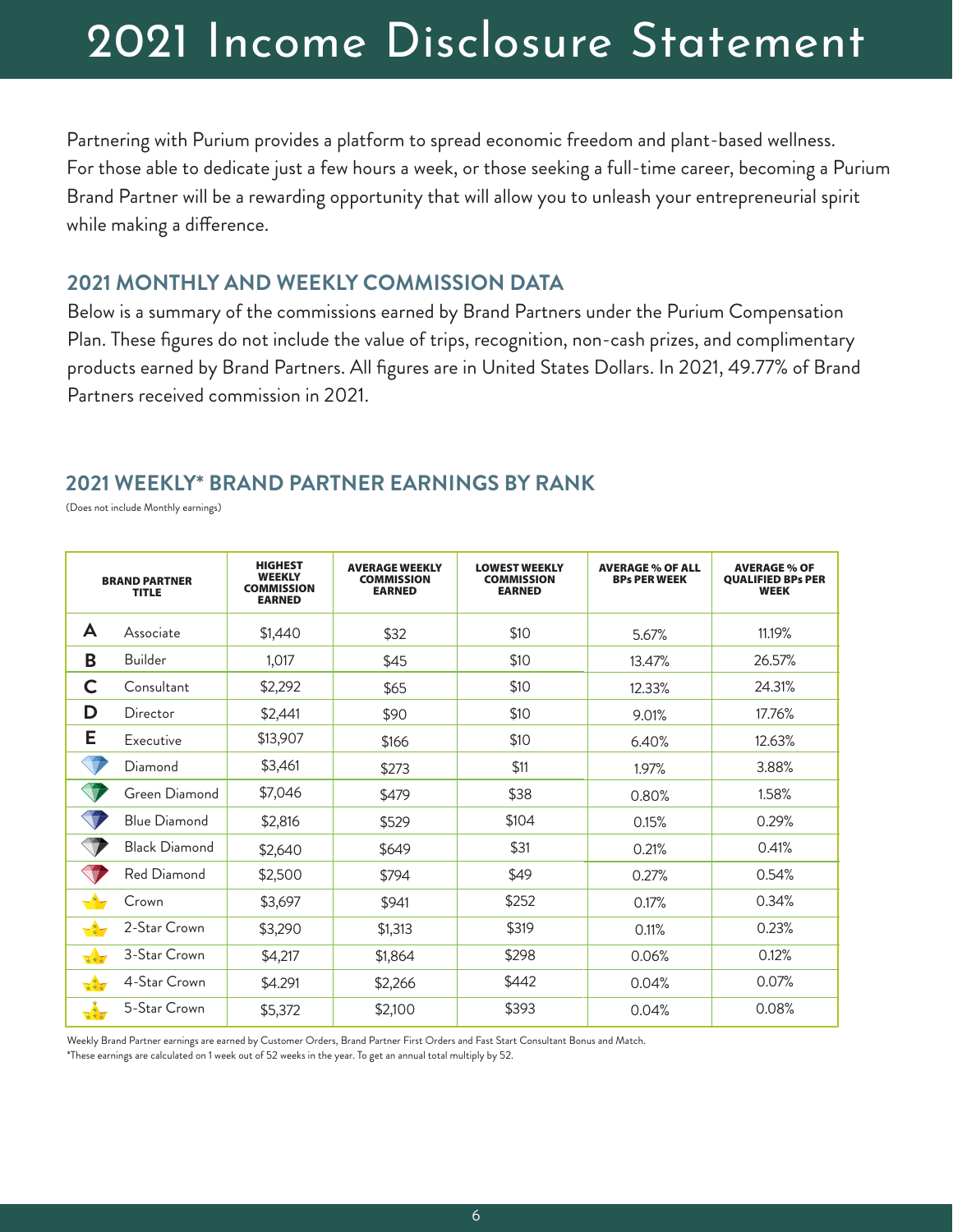### **2021 MONTHLY BRAND PARTNER EARNINGS BY RANK**

(Does not include Weekly earnings)

| <b>BRAND PARTNER</b><br><b>TITLE</b> |                      | <b>HIGHEST</b><br><b>MONTHLY</b><br><b>COMMISSION</b><br><b>EARNED</b> | <b>AVERAGE MONTHLY</b><br><b>COMMISSION</b><br><b>EARNED</b> | <b>LOWEST MONTHLY</b><br><b>COMMISSION</b><br><b>EARNED</b> | <b>AVERAGE % OF ALL</b><br><b>BPs PER MONTH</b> | <b>AVERAGE % OF</b><br><b>QUALIFIED BPs PER</b><br><b>MONTH</b> |
|--------------------------------------|----------------------|------------------------------------------------------------------------|--------------------------------------------------------------|-------------------------------------------------------------|-------------------------------------------------|-----------------------------------------------------------------|
| A                                    | Associate            | \$128                                                                  | \$5                                                          | \$10                                                        | 31.61%                                          | 16.05%                                                          |
| B                                    | Builder              | \$271                                                                  | \$15                                                         | \$10                                                        | 9.28%                                           | 29.03%                                                          |
| C                                    | Consultant           | \$384                                                                  | \$49                                                         | \$10                                                        | 4.51%                                           | 24.41%                                                          |
| D                                    | Director             | \$2,829                                                                | \$166                                                        | \$10                                                        | 2.55%                                           | 14.90%                                                          |
| Е                                    | Executive            | \$6,050                                                                | \$484                                                        | \$11                                                        | 1.67%                                           | 9.73%                                                           |
|                                      | Diamond              | \$7,725                                                                | \$1,512                                                      | \$211                                                       | 0.53%                                           | 3.02%                                                           |
| Ŵ                                    | Green Diamond        | \$12,610                                                               | \$3,093                                                      | \$673                                                       | 0.21%                                           | 1.22%                                                           |
| V                                    | <b>Blue Diamond</b>  | \$7,129                                                                | \$3,828                                                      | \$1,299                                                     | 0.04%                                           | 0.24%                                                           |
| $\blacksquare$                       | <b>Black Diamond</b> | \$16,267                                                               | \$7,632                                                      | \$3,420                                                     | 0.08%                                           | 0.31%                                                           |
| $\bigtriangledown$                   | Red Diamond          | \$19,369                                                               | \$10,510                                                     | \$5,687                                                     | 0.09%                                           | 0.42%                                                           |
|                                      | Crown                | \$19,130                                                               | \$11,214                                                     | \$4,806                                                     | 0.05%                                           | 0.28%                                                           |
| $-\frac{4}{3}$                       | 2-Star Crown         | \$28,194                                                               | \$20,652                                                     | \$11,467                                                    | 0.03%                                           | 0.19%                                                           |
| $x * x$                              | 3-Star Crown         | \$32,044                                                               | \$26,687                                                     | \$17,696                                                    | 0.02%                                           | 0.10%                                                           |
| $x * x$                              | 4-Star Crown         | \$36,896                                                               | \$31,248                                                     | \$28,312                                                    | 0.01%                                           | 0.05%                                                           |
| $\frac{k}{k}$                        | 5-Star Crown         | \$41,749                                                               | \$38,226                                                     | \$33,490                                                    | 0.01%                                           | 0.06%                                                           |

Monthly Brand Partner earnings are earned by all Brand Partner Subsequent Orders, All Rank Advancement and Fast Start Bonuses and Match (except Consultant Fast Start), Matching, Infinity, Pools and Lifestyle Bonuses. \*These earnings are calculated on 1 month out of 12 months in the year. To get an annual total multiply by 12. Note: 49.3% of all Brand Partners were inactive and didn't place an order in 2021 and that % is not included in AVERAGE % OF ALL BPs.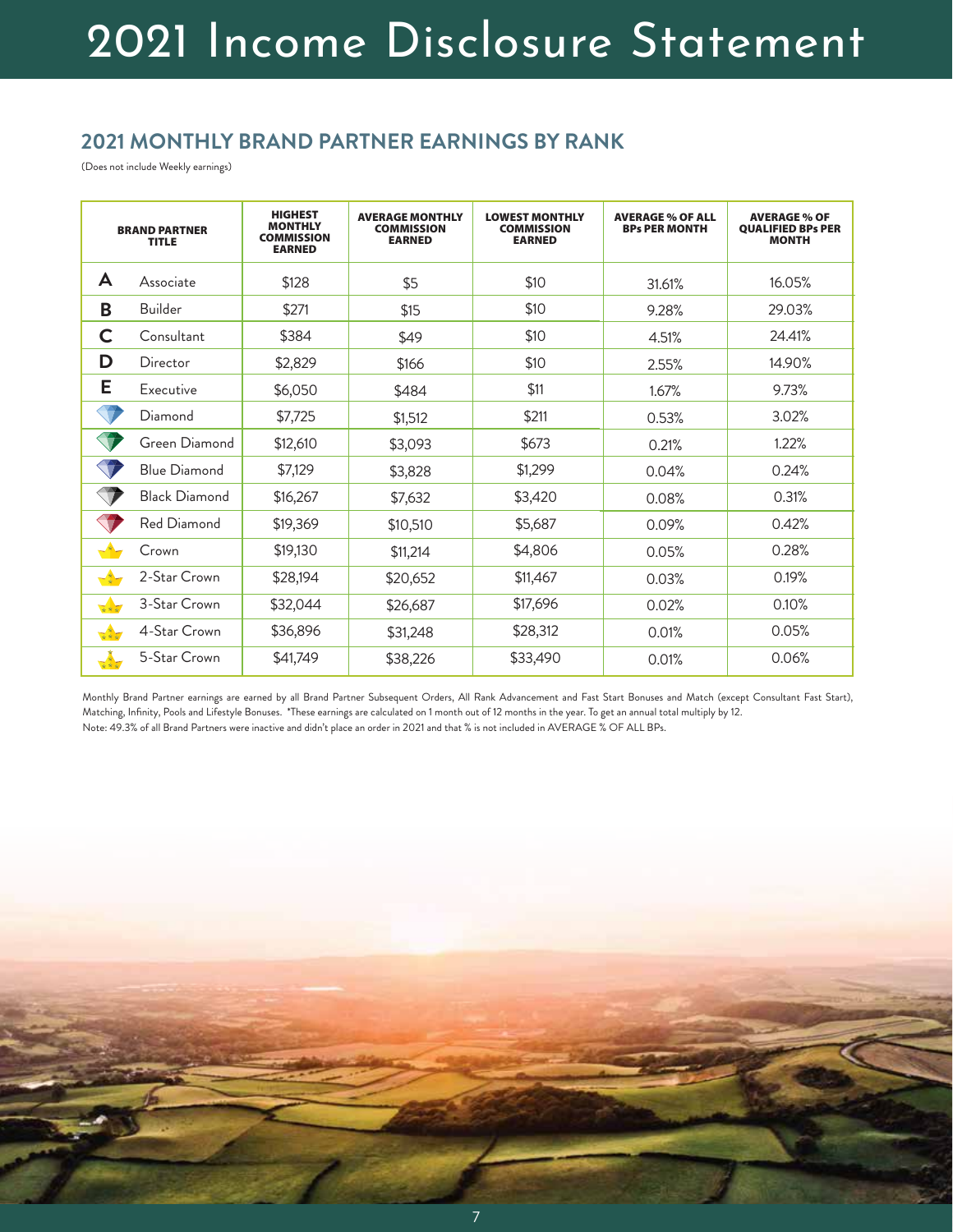## 2021 Income Disclosure Statement

### **EXAMPLE OF AVERAGE DIAMOND ANNUAL EARNINGS:**

(weekly earnings + monthly earnings)

\$273 x 52 weeks = \$14,196 \$1,512 x 12 months = \$18,144 Total Average Annual earnings for Diamond = \$32,340 Total Average Monthly earnings for Diamond = \$2,695



**Note:** The income statistics above are for all active U.S. Purium Brand Partners who were eligible to earn downline commissions in 2021. 98% of the Launch Packs in 2021 were complimentary based upon a Brand Partner purchasing a Featured Product Pack (ranging from \$179 - \$525). An "active Brand Partner" is defined as a Brand Partner who earned at least \$10 of commission in 2021. Brand Partners who were inactive in 2021 accumulated less than \$10 of commission per year. The average annual income for all Brand Partners (active and inactive) in 2021 was \$1,280, and the median annual income for all Active Brand Partners in 2021 was \$258. In 2021, 50.23% of all Brand Partners received no income at all. Note that these figures do not represent a Brand Partner's profit, as they do not consider expenses incurred by a Brand Partners in operation or promotion of his/her business. The figures above refer to gross income (total income before any expenses are deducted). The expenses a Brand Partner incurs in the operation of his or her Purium business vary widely. Expenses for Brand Partners can be several hundred or thousand dollars annually. You should factor in estimated expenses when projecting potential profits. Such operating expenses could include advertising and promotional expenses, product samples, training, travel, telephone and Internet costs, business equipment, and miscellaneous expenses. The earnings of the Brand Partners in this chart are not necessarily representative of the income, if any, that a Purium Brand Partner can or will earn through his or her participation in the Purium Compensation Plan. These figures should not be considered as guarantees or projections of your actual earnings or profits. Any representation or guarantee of earnings would be misleading. Success with Purium results only from successful sales efforts, which require hard work, diligence, leadership. Your success will depend upon how effectively you exercise these qualities. Please note that many Purium Promotions reward QV (Qualifying Volume) that help to rank advance, but do not include CV (Commissionable Volume) for payout.